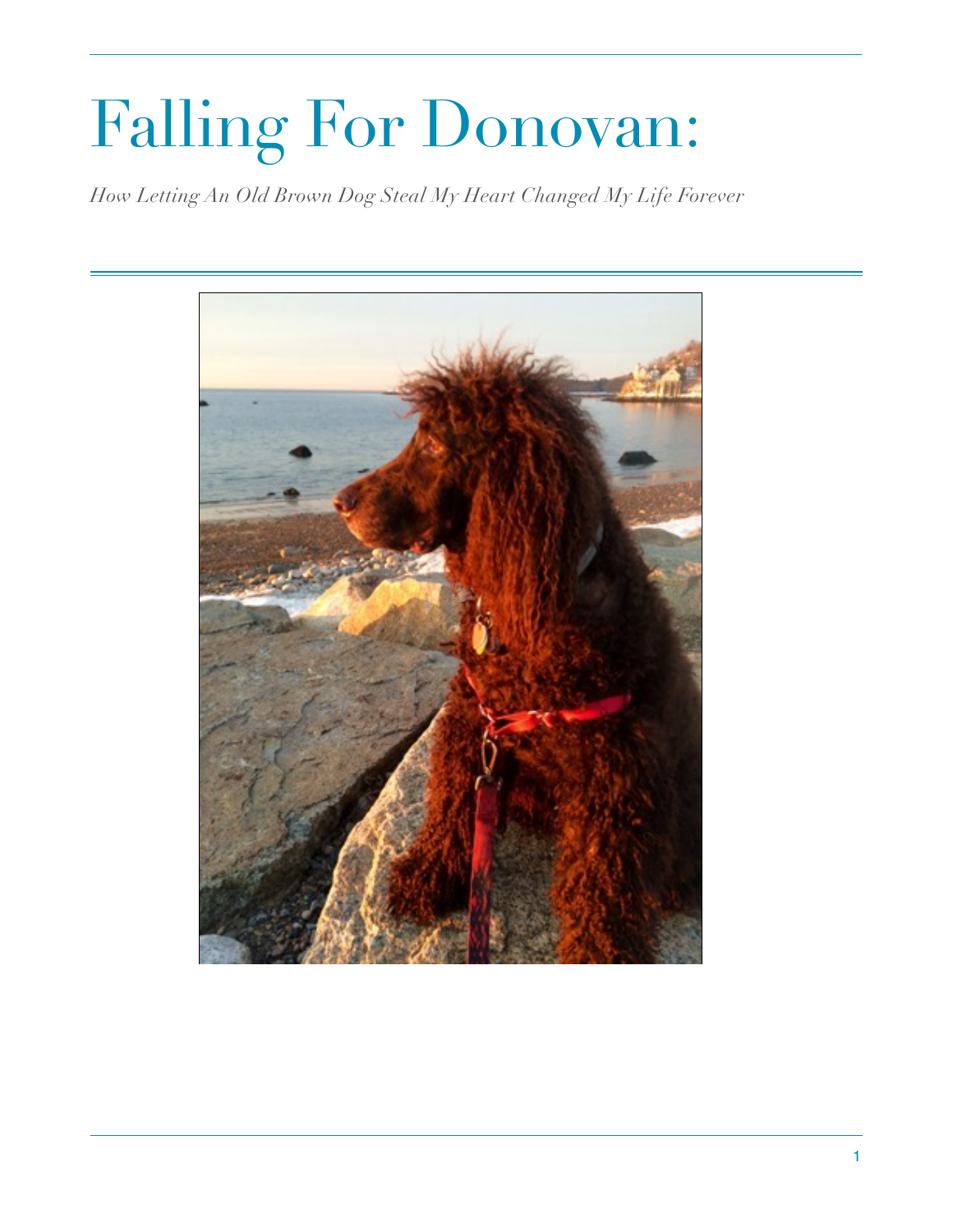It was his face.

Those chestnut eyes looking straight through me. The beautiful tight brown curls, his goofy grin. His slightly crooked teeth going every which way. Head cocked just a bit to the side, eyes beaming with joy.

Hoping for a cookie.

If you didn't know his story, you'd guess that Donovan had been lovingly and faithfully treasured by *his* people each and every day of his life. He looked that happy.

Instead, here he was. A homeless dog in an ordinary snapshot. An old man, with no family or bed to call his own. In need of rescue, and a second chance, at an age some dogs might never even live to see. He was fighting for his shot at a new life, alongside so many younger pups who were putting on their best smiles too. He was captivating and heartbreaking, all at once.



# *Donovan's Story*

The irony is, it didn't start out that way. Far from it, in fact. This beautiful Irish Water Spaniel had been lovingly, responsibly bred and carefully placed into a suitable family who had promised to provide a lifetime of excellent care. Once placed, his breeder had continued to follow his life to make sure he was doing well - as she does with all her dogs. Until one day, she stopped being able to reach his family. They simply disappeared.

And so, it seemed, had Donovan.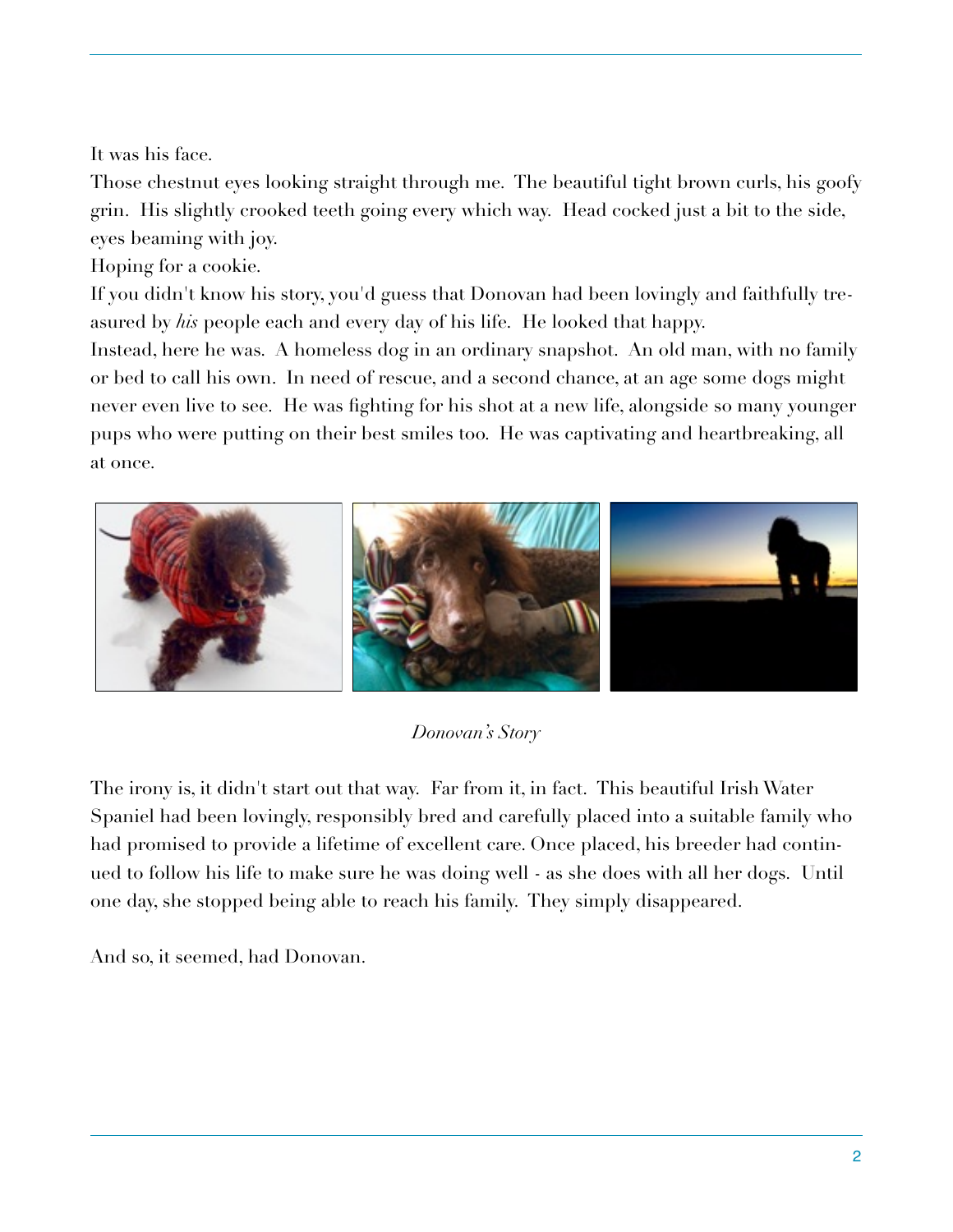Years passed. And then, in 2013, he appeared again. In Idaho, of all places. He was older, and thinner - a shadow of his former self. But still, so handsome and with such an indomitable spirit. After an unknown time fending for himself as an outside-only dog, subsisting on meager amounts of poor-quality food when he was given any at all, he was finally surrendered to a shelter along with a letter of apology for the life his then family had asked him to live.

The letter said he was a wonderful dog who deserved better than what they could provide, and how they hoped someone new would come to love him. It's easy to want to hate these people for what they did to him. Sometimes I still do, I guess, when I think of what he suffered through. But, hate accomplishes nothing. And sometimes, life presents obstacles and challenges, we can't begin to imagine until we find ourselves standing face to face with them and trying to stare them down. I don't know their story or what struggles they were living through. At the end of the day, they did the right thing. They surrendered him to people who could help. So, for that I'm very grateful and I trust that, like all of us, they were doing the best they knew how to do with the tools that they had at the time.

They gave him up. And Donovan's life began to change.

Eventually, the wonderful Irish Water Spaniel Club of America, and his original breeder, found that one of their own was in trouble. That the anonymous 'malnourished elderly dog' as he was described on his intake forms at the shelter not only had a name, and a pedigree, but also lots of kind people trying to find (and help) him after all. Because of an age mix-up, it didn't happen right away. The shelter initially said their dog couldn't possibly be the dog the IWSCA was searching for because that one was 10 and the one they had was, they wrongly thought, just 7. But finally, everyone agreed (and was relieved to find) that this baby-faced dog was indeed the missing Donovan.

Once lost, now found. The IWSCA took him under their wing, got him out of that shelter, and relocated him to a kennel that had space to foster him in Washington. He wasn't out of the woods yet - he still needed a home. But he was now warm, dry, fed, and one giant step closer.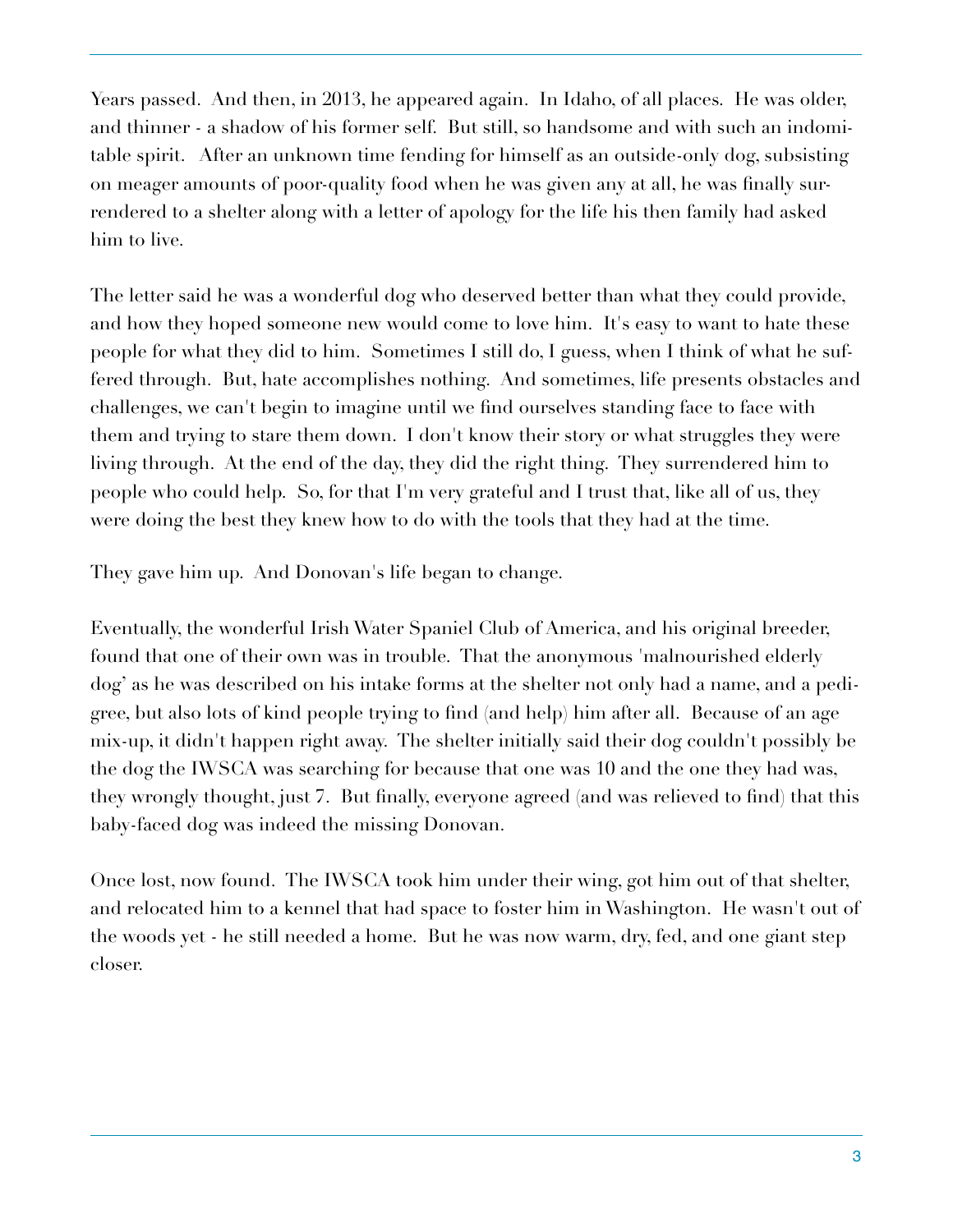### *Falling in Love*

But back to that picture. That *face*. Those eyes. Those curls. That grin. This truly incredible dog. To look at him, all I saw was his spirit, his joy, and his heart. All he asked for was a chance.

It happened, as it does, in milliseconds. An instant that comes then goes - leaving you with the certain knowledge that you've found a piece of your heart you didn't, till then, even know was missing. I knew Donovan was coming home with us. He was clear across the country, on the opposite coast. We'd never even actually met him. We only had that picture. The one they'd taken once he was safe and sound in Washington. But I knew that Donovan was coming home. That was almost three years ago. He's nearly 13 now, and from the moment we met him - it has been an absolute honor, a true gift, to have him gracing our lives.

And here's the crazy thing. It isn't now, and has never been, about his age. It has always been, and will always be about his heart. And love.

# *Life With An Older Dog*

There are a bounty of gifts that my husband and I have gotten from Donovan, living with him by our side as together we face each day with as much resiliency and spunk as we can muster. More gifts than I could ever mention here, if truth be told (and I'm still wanting to list them all so you can see just how lush this life with a kind, wise dog can be). He loves our rocky Massachusetts beach (especially the sunsets) and the seabirds, seals, and other wildlife that we share it with. He sometimes stands in the tide, not wanting to swim these days, but enjoying dipping his furry toes into the sand and letting the ripples swirl about as he watches the water roll in and out. He sat in the middle of the boat wearing his life jacket as we've gone kayaking. He is awesome.

Yes, he is older. He is slowing down. The walks are getting shorter, sometimes. The naps a little longer. But I am doing these things, too. And it's nice, comforting even, to share that journey with him by my side.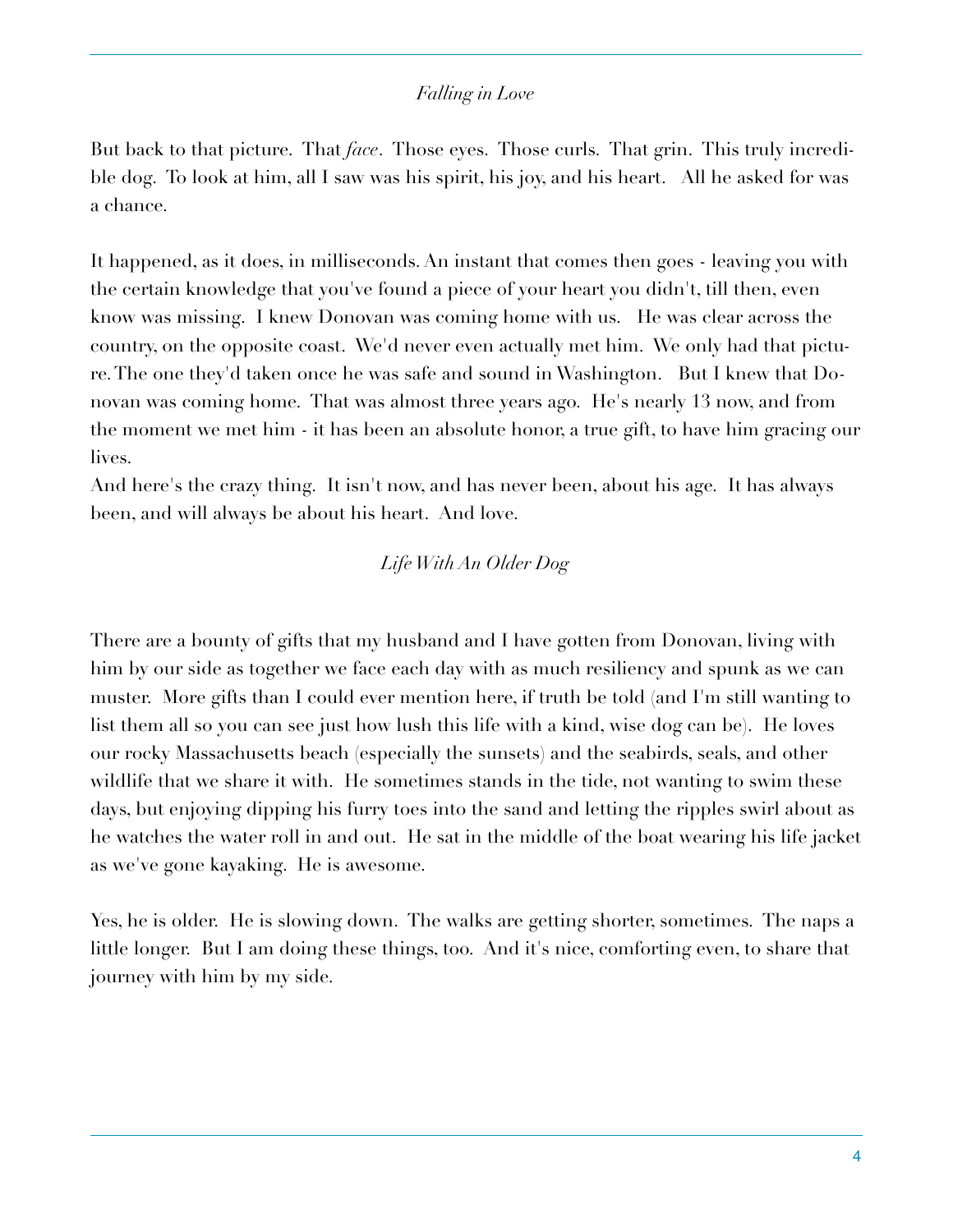The other day, in the middle of a grassy hill, he plopped his butt down in a pile of wildflowers, and dropped his nose in for a good long sniff before unceremoniously getting up to meander on again. He literally stopped to smell the flowers, reminding me to do the same. It made me giggle.



He is wise, and patient. And funny! He has springs in his feet and loves to throw himself into snowbanks to make frenetic snow-dog-angels. His version of a dance party, on his back with crazy legs in the air going in all directions at once, is legendary (especially if he's found a warm blanket from the dryer to use as his partner). He has an incredible ability to know when people need him - and has, many times, led me to meet wonderful new friends simply by pulling me a bit towards them, dropping his head in their hands, and letting me listen as they tell me their stories, while they are gently stroking his head. He's even done the same for me, dropping all 65 pounds of him directly onto my lap to cuddle when somehow he knows I've had a rough day.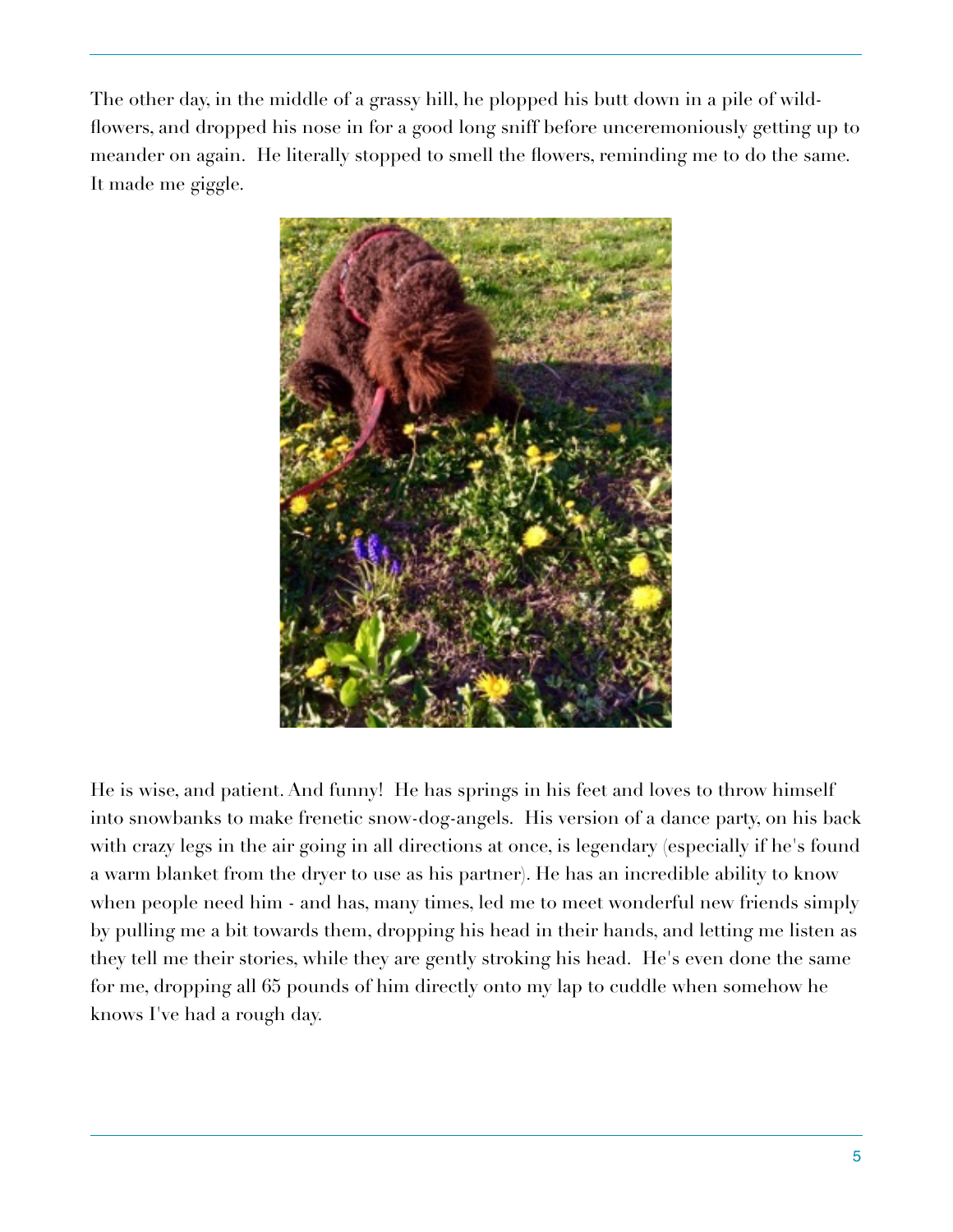He can (and will) find (and take) anything meant for him (but ONLY those things meant for him) in grocery bags when they're left on the floor for his perusal. He lives in the now. At work, when I check the home-security camera to see how he's doing, more times than not, I find him happily meandering about the house, making his way from a nap in one bed to a snooze in another, all the while lazily wagging his tail. He loves car rides. And noodles. And us. He is happy. *We* are happier.

And you can experience this too.

It's as easy as letting yourself fall in love.

#### *It's Not About Us*



When people hear that we adopted an older dog, their first reaction is often to reflect on what they think that says about *us*. To say what wonderful people we must be. How lovely it is that we are sacrificing so much to take in an older dog. And these things are said with great compassion, care, admiration they are clearly meant as compliments and we've always taken them that way. We're thankful for that kindness. It's just that, based on our experience loving Donovan, we do not feel that way at all. We simply did what anyone who falls in love would do - we followed our hearts, and have been deeply rewarded for it. While it's not always easy (and neither is life), living with an older dog is not a sacrifice - it's completely amazing!

And knowing you are helping a gray-muzzled pal find a safe and loving place to lay their head is a marvelous mission. It's the best! In fact, if that's the *only* reason why you choose to adopt an old soul, that's more than enough, and a most wonderful reason indeed! But there's so much more that you'll have to look forward to than just knowing your new friend is warm, and fed, and happy. There is so much more to the experience than you'd ever expect - richer extraordinary joy of the highest order you can't even begin to imagine, until you're living it.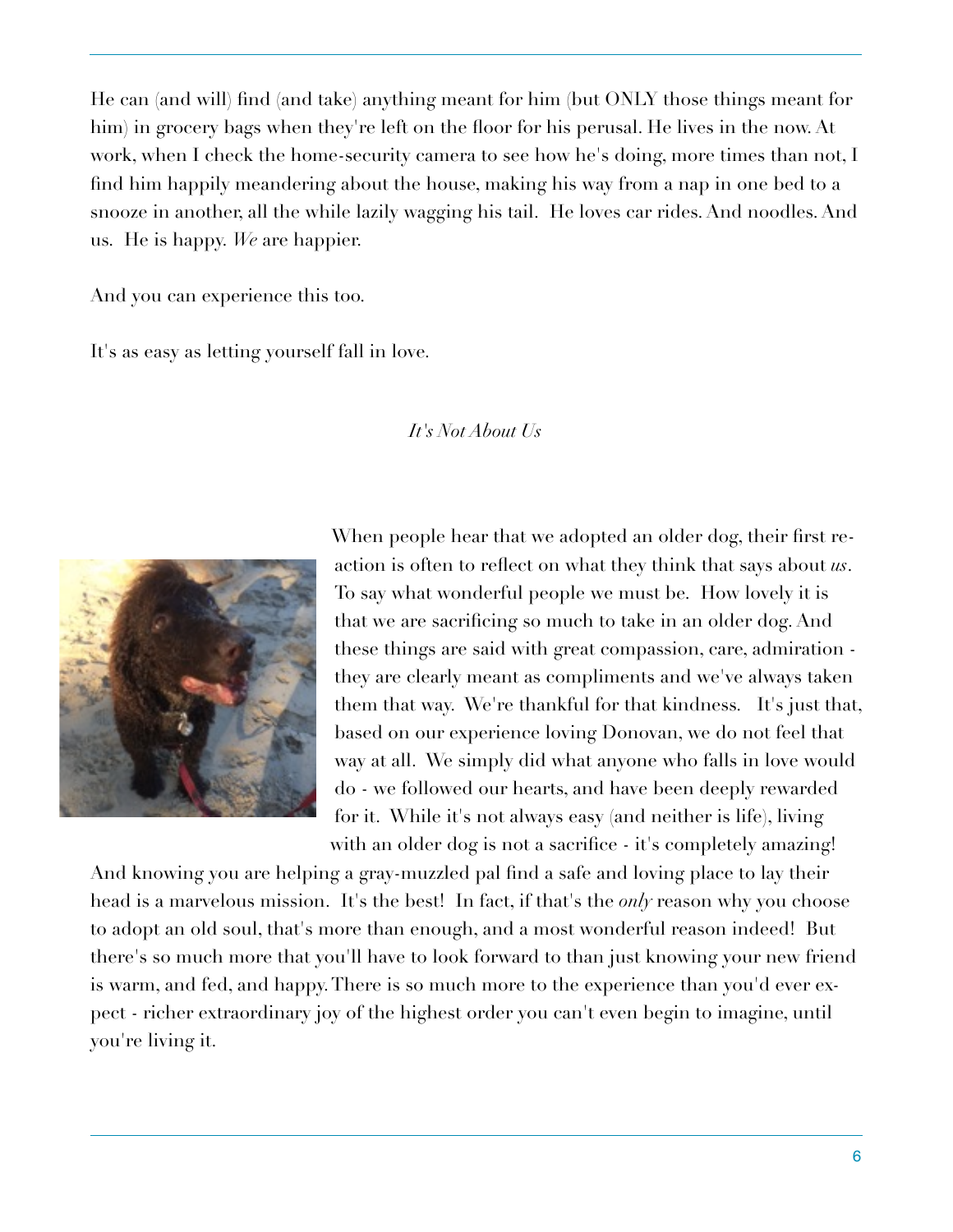# *The 'Thing' I Want You To Know*

I know it's impossibly hard to lose your dog. Impossibly. Even the very idea, unsaid, is profoundly awful - and trust me, it's something I try desperately to avoid considering too. But it will come, I know. You see, I've been there before.

In a tragic turn of events that no one could have seen coming and was nobody's fault (as so often happens with loss in life), our dear (young) blind black-lab Angie died within hours of our adopting her, right before we met Donovan. One of those things that just isn't supposed to happen, but sadly, sometimes, does. After she died, we swore we'd never adopt again.

### Unless.

Unless, there was a very special dog, who needed a home and simply wasn't finding it. And suddenly, thanks to an incredible friend who knew our story and Donovan's, thanks to a picture, his crooked smile and a million little pieces of a journey to us that lots of wonderful people helped make happen, well...suddenly, there he was. There he was jumping into the back of our Subaru at Logan Airport in Boston, on his way up north with us towards a brand new life.

Here's the thing. That 'thing' I ask you to remember if you find it 's time to bring a new friend into your life. That 'thing' to keep in mind next time you fall in love with a dog, or they with you, but you find your fear of losing them sneaks in and makes you question what you're feeling. You might wonder if you can bear that pain. You wonder if trying to find a younger dog might be a better choice. You may wonder all these things. And that's okay. But then, step back. Take a deep, long breath. Slow down, and really let that dog see you. See *them*. Let them into your heart, unguarded. And then, just trust in love. Trust in your ability to love this dog. In their ability to love you back with their whole soul, and then some. Which they will do loyally and unconditionally for as long as you both have together, in whatever time-frame that may be.